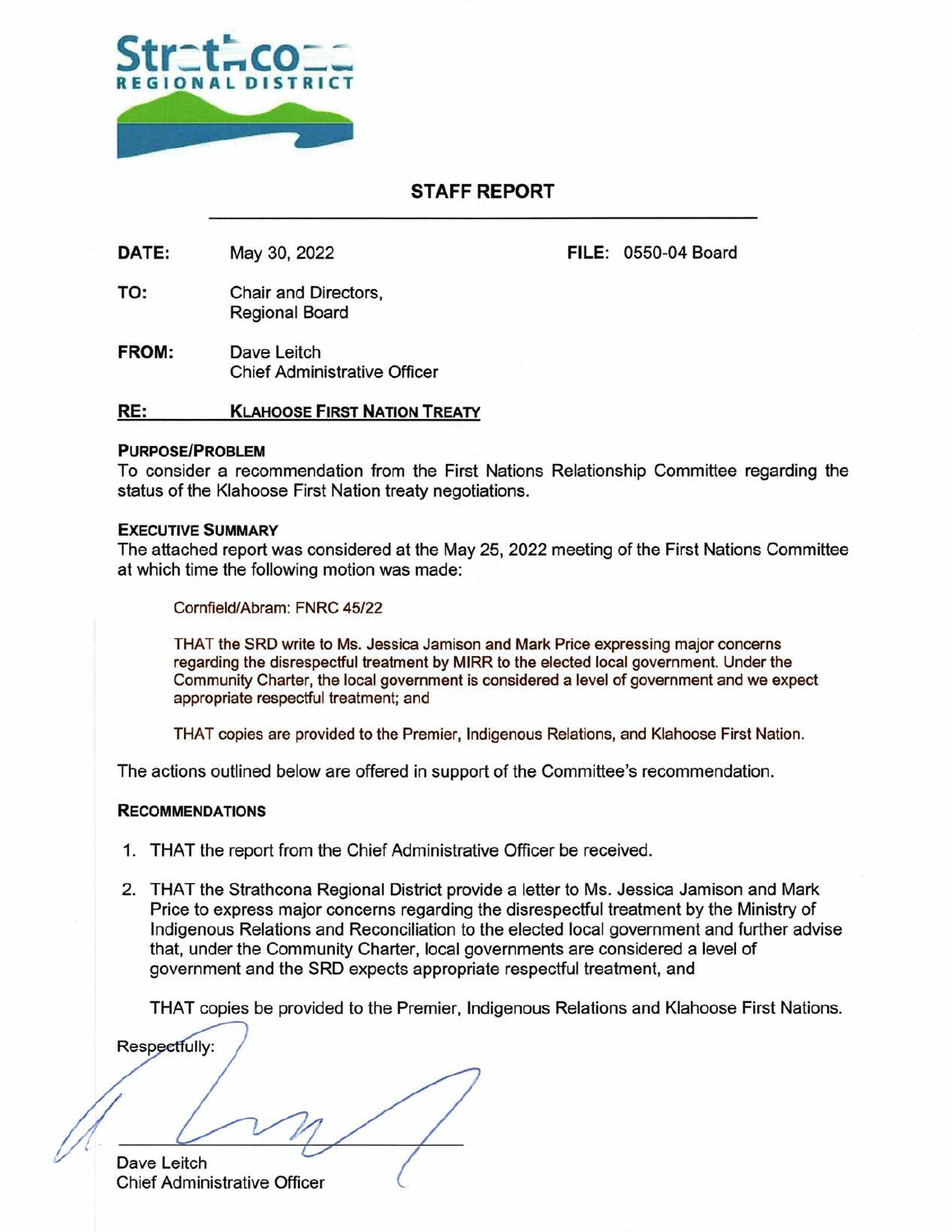Ļ,

# **Prepared by: E. Watson, Senior Executive Assistant**

**Attachments: Copy of April 26, 2022 correspondence to the First Nations Relations Committee.**